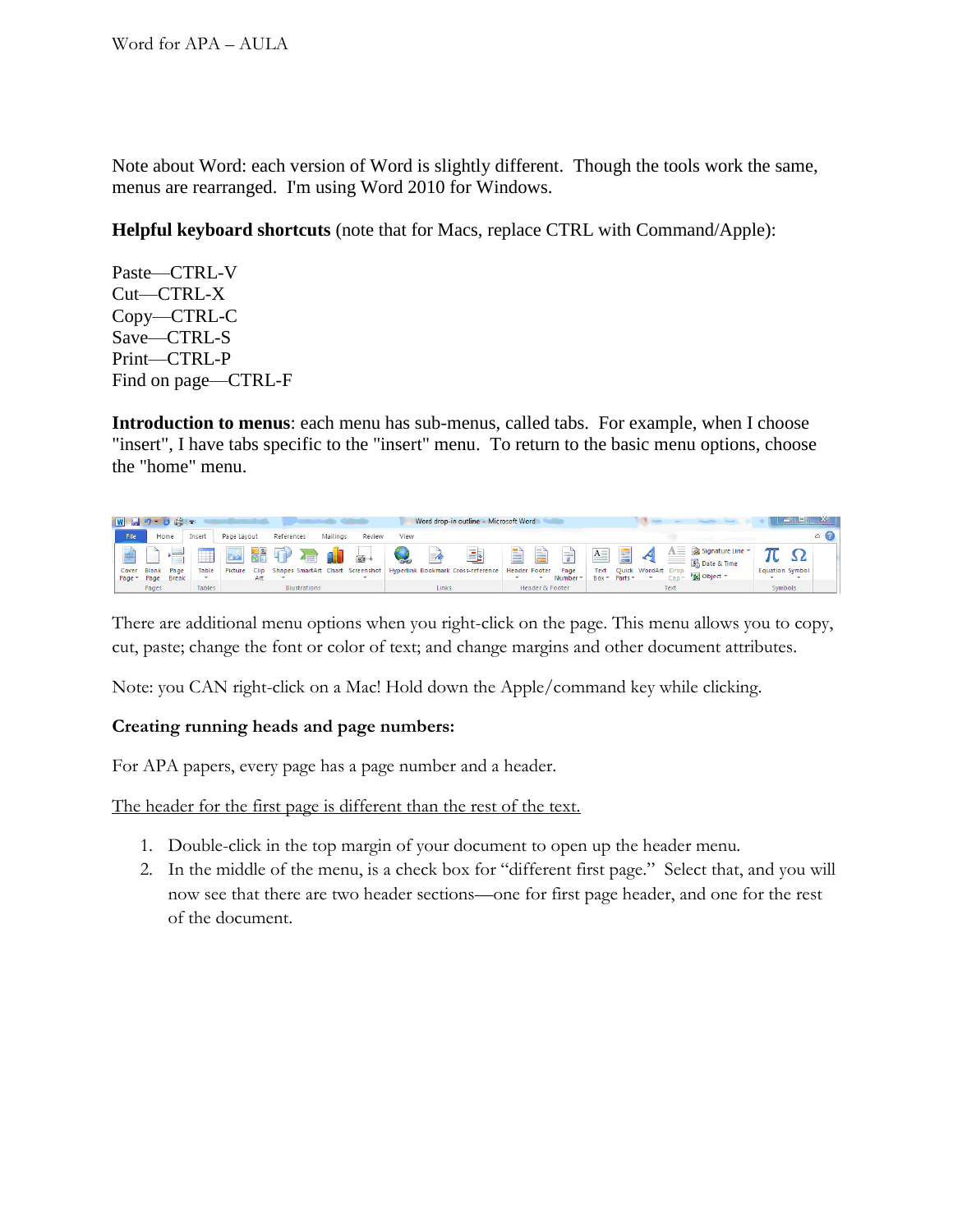| $\sqrt{W}$<br>$H9.0 + 1$                 |                                                        | Document1 - Microsoft Word                              | <b>Header &amp; Footer Tools</b>            | <b>Section</b>                    |                                   |
|------------------------------------------|--------------------------------------------------------|---------------------------------------------------------|---------------------------------------------|-----------------------------------|-----------------------------------|
| File<br>Insert<br>Home                   | Page Layout<br>References                              | Mailings<br>View<br>Review                              | Design                                      |                                   |                                   |
| P<br>È<br>$\equiv$                       | $\frac{1}{2}$<br>$\frac{5}{20}$<br>$\sim$<br>嘼         | <b>Previous</b><br>j                                    | Different First Page<br>M                   | $0.5^{\circ}$<br>Header from Top: | x                                 |
|                                          |                                                        | <b>B</b> Next                                           | <b>The community of the existence Pages</b> | Footer from Bottom: 0.5"          |                                   |
| <b>Header Footer</b><br>Page<br>Number * | Quick Picture<br>Clip<br>Date<br>& Time Parts *<br>Art | Go to Go to<br>Header Footer <b>12 Link</b> to Previous | Show Document Text                          | Insert Alignment Tab              | <b>Close Header</b><br>and Footer |
| <b>Header &amp; Footer</b>               | Insert                                                 | Navigation                                              | Options                                     | Position                          | Close                             |
|                                          |                                                        |                                                         |                                             |                                   |                                   |
|                                          | First Page Header                                      |                                                         |                                             |                                   |                                   |

- 3. In the First Page Header, insert a page number in the upper right corner of the page.
- 4. Then, position the cursor just below the page number on the left-side, where you want your header to be. Type "Running head: TITLE OF PAPER"



5. Scroll down to the  $2<sup>nd</sup>$  page header and follow the same steps but with just the title of your paper.



6. To exit the Header menu, click Close Header and Footer.

## **Hanging indentations: Getting your reference list perfect**

APA citation require that on a reference list, the second (and subsequent) lines of each reference be indented. This is known as a "hanging indentation" and looks like this:

Pullen, K. (2011). If Ya Liked It, Then You Shoulda Made a Video: Beyonce Knowles, YouTube and the public sphere of images. *Performance Research*, *16*(2), 145-153. doi:10.1080/13528165.2011.578846.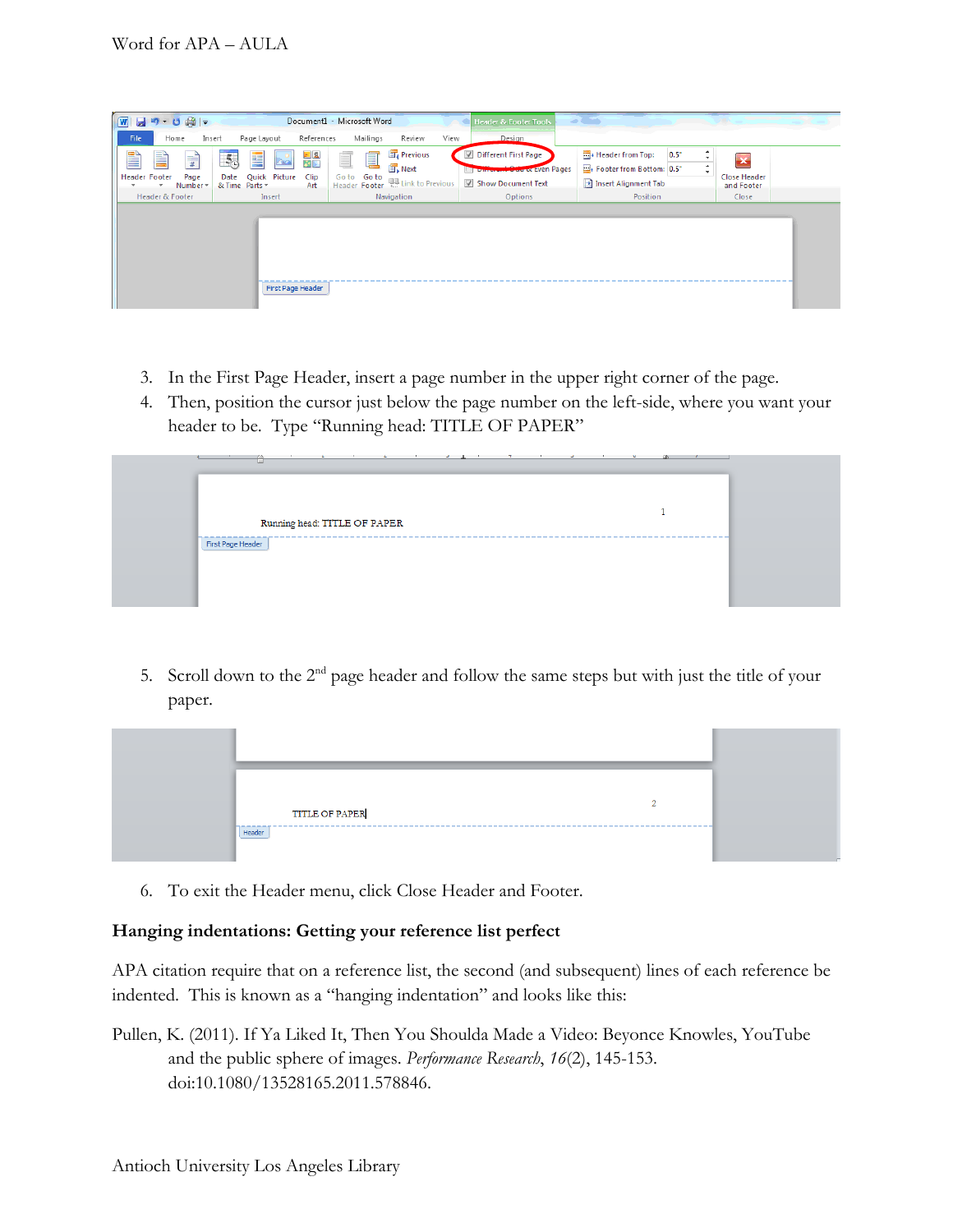How to:

- 1. Highlight the citations and right-click.
- 2. Choose "Paragraph" from the right-click menu.

| Home<br>Insert<br>Page Layout<br>File<br>References<br>Mailings<br>Review<br>View<br>角 Find *<br>& Cut<br>・A A A A 受<br>狂・狂・特・健康   斜   ¶<br>Garamond<br>$-12$<br>AaBbCcI AaBbCcI AaBbCi AaBbCc AaB AaBbCc<br><b>Copy</b><br><b>Cae Replace</b><br>Paste<br>■■■■■ #・  ※・田・<br>1 No Spaci Heading 1 Heading 2<br>Change<br>Styles *<br>1 Normal<br>Title<br>Subtitle<br>V<br>Format Painter<br>Select -<br>Editing<br>Clipboard<br>Styles<br>$\overline{\mathfrak{r}_{\mathfrak{A}}}$<br>Font<br>Paragraph<br>$\overline{\mathfrak{r}_{\mathfrak{A}}}$<br>G.<br>$\Gamma_{\rm M}$ | $\circ$ 0                                 |
|--------------------------------------------------------------------------------------------------------------------------------------------------------------------------------------------------------------------------------------------------------------------------------------------------------------------------------------------------------------------------------------------------------------------------------------------------------------------------------------------------------------------------------------------------------------------------------|-------------------------------------------|
|                                                                                                                                                                                                                                                                                                                                                                                                                                                                                                                                                                                |                                           |
|                                                                                                                                                                                                                                                                                                                                                                                                                                                                                                                                                                                |                                           |
|                                                                                                                                                                                                                                                                                                                                                                                                                                                                                                                                                                                |                                           |
| Garamor - 12 · A A 图 课<br>Pullen, K. (2011). If Ya Lii <b>B</b> $I \perp \equiv \frac{1}{2} \cdot \mathbf{A} \cdot \mathbf{A}$ a Video: Beyonce Knowles, YouTube<br>and the public sphere of images. Performant Research, 16(2), 145-153.<br>doi:10.1080/13528165.201 & Cut<br><b>La</b> Copy<br>Paste Options:<br>ă<br>A Font<br>Paragraph<br>雨<br>拦<br>Bullets<br>$\vert$ ><br>拒<br>Numbering<br>$\rightarrow$<br>А<br>Styles<br>×<br>9.<br>Hyperlink<br>$\rightarrow$<br>Look Up<br>Synonyms<br>×<br><b>JE Translate</b><br>Additional Actions >                            | $\circ$                                   |
| Page: 1 of 1 Words: 27/27 3<br>-0                                                                                                                                                                                                                                                                                                                                                                                                                                                                                                                                              | $\overline{ }$<br>$\left( \oplus \right)$ |
| D EBSCOhost: If Ya Lik<br><b>Ta</b> Sticky Notes<br>$2012 - 10 - 29 - F\text{ox}$<br><b>N</b> Word<br>Word drop-in outlin<br>V Document1 - Micro<br>é<br>۰<br>- 口中等                                                                                                                                                                                                                                                                                                                                                                                                            | 1:01 PM                                   |

3. Under "Indentation" change the "Special" drop-down menu to Hanging and click OK.